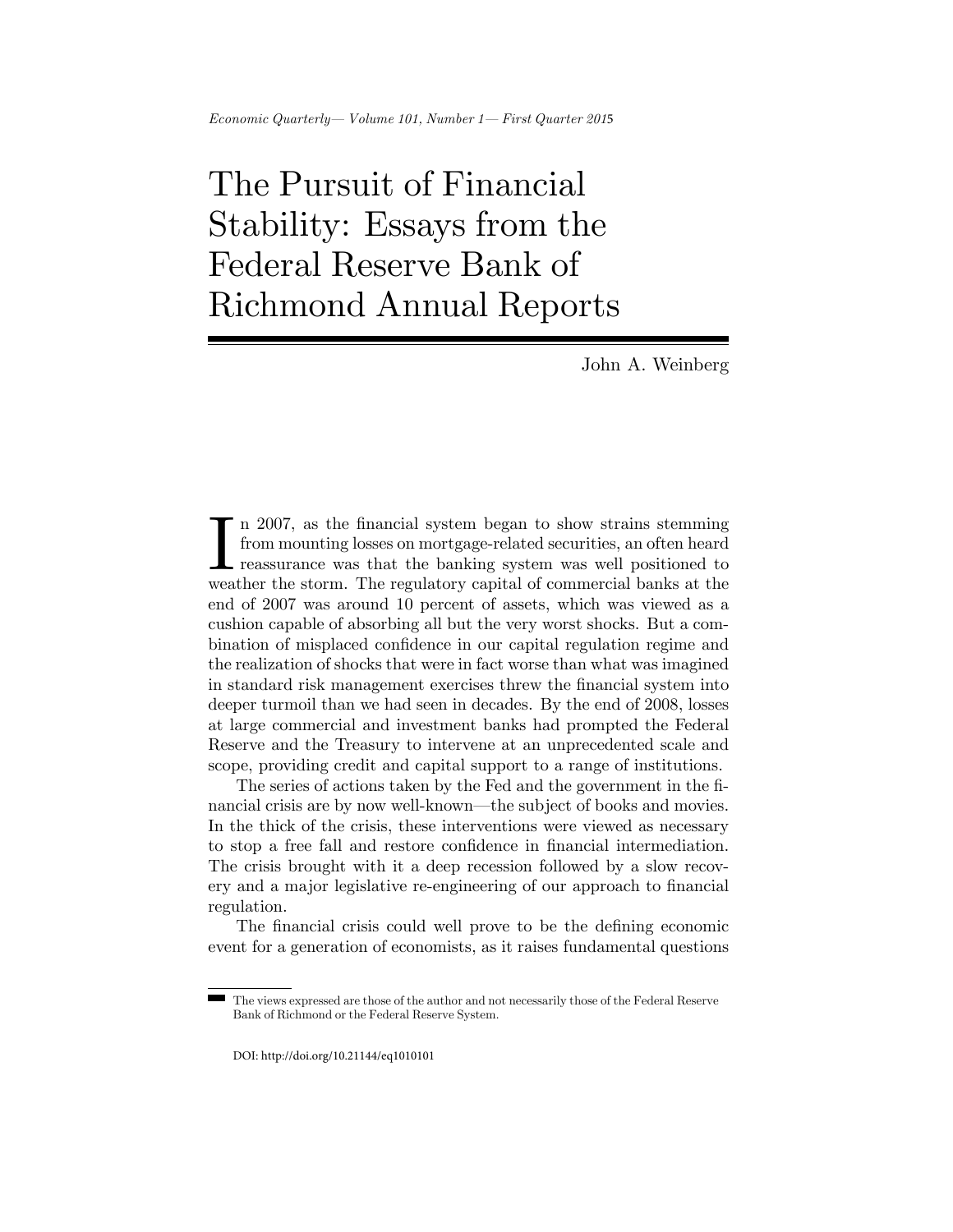about the nature of financial fragility and the appropriateness of alternative policy responses. In particular, does financial intermediation, as it is practiced in modern economies, inevitably leave the economy subject to the potentially devastating effects of runs and fire sales? What are the characteristics of Önancial systems that create this fragility, and do those characteristics bring economic benefits that make them worth the risk? Much of the analysis of the financial crisis, as well as proposed policy responses, has been based on a presumption that financial instability is an inherent feature of a modern financial system. The policy implications of this view are that we should use regulation to do what we can to prevent crises. But this view also implies that when a crisis does occur, government or central bank financial support is necessary to keep a bad situation from getting worse.

At the Richmond Fed, both before and since the financial crisis, we have considered an alternative view, which focuses on the incentives created by the very government support that is often viewed as essential in the time of a crisis. Expectation of that support weakens the incentives of financial market participants to monitor and control risks. Broad belief in an extensive financial safety net, then, contributes to the creation and concentration of risks, making the financial system less stable. In 1999, Richmond Fed researchers attempted to assess the extent of the financial safety net and found that as much as 45 percent of financial sector liabilities were likely to enjoy perceived protection.<sup>1</sup> So the period before the financial crisis is one in which the market's ability to discipline risk-taking by financial firms was potentially significantly diminished. To call this period a test of the effectiveness of unregulated financial markets—a test that markets failed—is an incomplete characterization. The pre-crisis period was only a test of the effectiveness of markets in which there is a significant expectation of government support in times of stress. This series of essays represents our exploration of the second of these interpretations, and what it implies about appropriate interventions by the government and the central bank.

The first essay from our 2008 Annual Report, by Aaron Steelman and John Weinberg, was written while the financial crisis was still unfolding. As such, it represents a preliminary look at the factors that may have contributed to the severity of the episode, with particular attention to the incentive effects of explicit and implicit government backing of parts of the financial sector. While in the heat of the moment, it was tempting to focus on the turmoil as it unfolded; we thought it was also important to examine the conditions that could give rise to

<sup>1</sup> Available at https://www.richmondfed.org/publications/research/special\_reports/ safety\_net.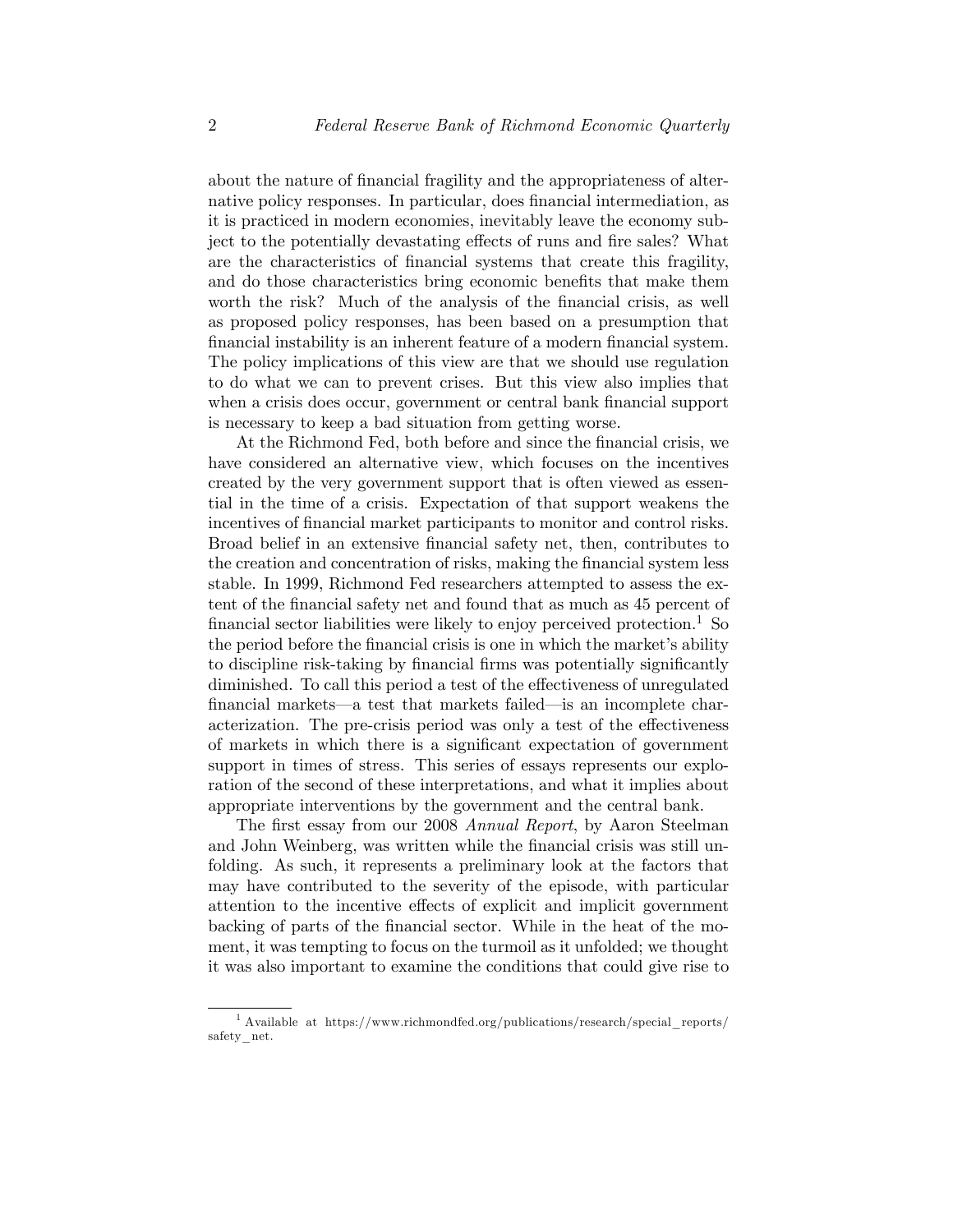## J. A. Weinberg: The Pursuit of Financial Stability 3

such tumult. Our focus on the financial safety net as a feature that can induce instability by weakening market discipline stood somewhat in contrast to a more prevailing view that instability, or systemic risk, was an inherent feature of financial markets.

In our 2009 Annual Report, Kartik Athreya took a deeper look at the concept of systemic risk. To the extent that market disruptions are possible, in which one firm's financial distress has spillover effects on the economy beyond the distressed firm's counterparties, interventions that limit the losses of a distressed firm's counterparties have the potential to ex post (after-the-fact) efficiency improving. The essay argues, however, that ex ante (before-the-fact) efficiency is ultimately a preferable criterion for making policy choices. And it is before a crisis occurs when the distortion of incentives from expected government protection is relevant.

In 2013, the centennial year of the Federal Reserve Act, our Annual Report placed the central bank's concern for financial stability into historical context. The essay, by Jeffrey Lacker and Renee Haltom, examines the origins of the Fed's lending powers, which have come to be a main tool for public sector intervention in times of financial distress. The authors argue that the original vision for Fed lending was as a tool for flexibly varying the supply of currency—something today we might think of more as the pursuit of monetary rather than financial stability. They argue that a financial stability mandate for the central bank, and an expectation that it will use its lending authority liberally in times of crisis, can lead to interventions that distort the allocation of credit among private market participants. And such credit allocation is more properly thought of as fiscal action, which should be avoided by a central bank with monetary policy independence. Further, the discretionary nature of such interventions can itself be a contributor to market uncertainty and instability.

The central problem of the financial safety net is that ex post intervention is hard to resist at the moment of crisis but, over time, has undesirable incentive effects. What policy steps can we then realistically hope will help us move away from an environment in which people perceive a broad and extensive Önancial safety net? This is the question taken up in our most recent essay. In our 2015 Report, Arantxa Jarque and David Price discuss one potentially fruitful avenue opened up by the Dodd-Frank Act. Title I of the Act created a requirement for large financial firms to draft and maintain resolution plans, or "living wills." Such a plan is intended to show the way to resolve a failing firm through unassisted bankruptcy, thereby making such a resolution viable. As of today, the task of crafting living wills that are viewed by the market as a viable way to resolve Örms in distress remains a